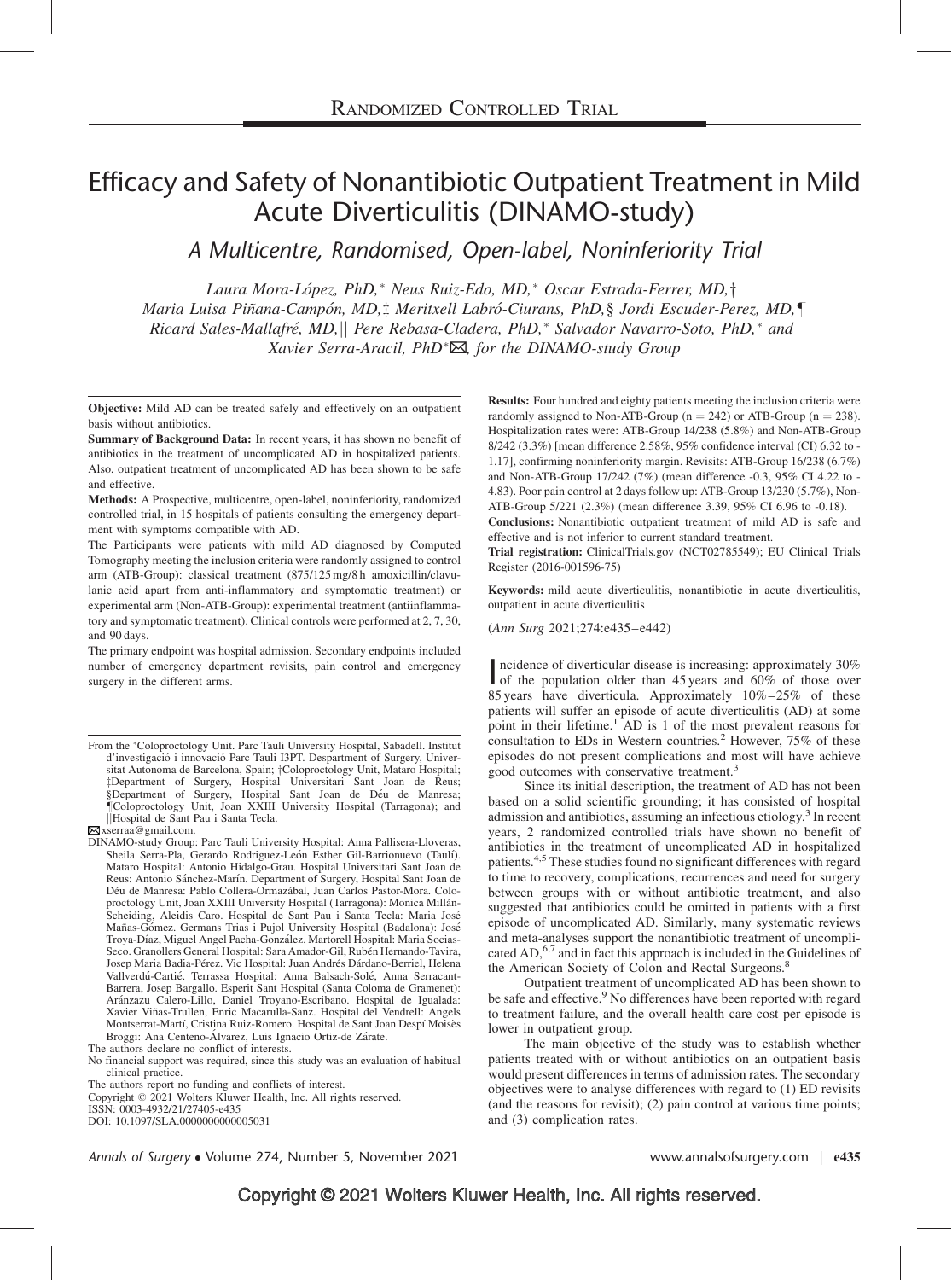A noninferiority design was chosen for the study on the assumption that the new non-antibiotic outpatient treatment regime would not be inferior to the standard treatment with antibiotics and hospital admission.

## METHODS

# Study Design

The DINAMO-study is a multicentre, prospective, open-label, noninferiority, randomized controlled trial<sup>[10](#page-7-0)</sup> with an intention-totreat approach and parallel assignment, and with the participation of 15 colorectal surgery units at acute-care secondary and tertiary hospitals throughout Catalonia (Spain). All the institutions belong to the Spanish Public Health System.

The trial was conducted in accordance with the Declaration of Helsinki, seventh revision,<sup>[11](#page-7-0)</sup> the SPIRIT 2013 Standard Protocol Items for Clinical Trials<sup>12</sup> and the Spanish laws and regulations for biomedical research. Authorization was obtained from the Spanish Agency for Medicines and Medical Devices (Agencia Española del Medicamento y Productos Sanitarios, AEMPS).

The trial protocol, patient information and informed consent documents were approved by the ethics committees of all participating trial centres in accordance with the Royal Decree 1090/2015 of 4th December. The trial was registered at the ClinicalTrials.gov database (ID: NCT02785549) and the EU Clinical Trials Register database (EudraCT number: 2016-001596-75). The study protocol has been published previously by our team.<sup>[10](#page-7-0)</sup>

#### **Participants**

Inclusion criteria: age between 18 and 80 years (inclusive), modified Neff 0 AD on abdominal CT scan, no AD episode in the last 3 months, no antibiotic treatment for any reason in the last 2 weeks, no significant comorbidities, immunocompetence, patient's written informed consent, adequate cognitive capacity, adequate family support, good symptom control at the ED and maximum 1 of the following: T  $\geq 38^{\circ}$ C, T < 36 $^{\circ}$ C, L  $>12,000/\mu$ L, L < 4000/ $\mu$ L, HR >90 bpm, RR >20 rpm, CPR >15 mg/dL.

Exclusion criteria: women in pregnancy or breastfeeding, age  $<$ 18 years or  $>$  80 years, allergy to any of the study drugs, modified Neff grade I or upper AD, AD episode in the last 3 months, inflammatory bowel disease, antibiotic treatment for any reason in the last 2 weeks, presence of significant comorbidities, immunodepression, absence of patient's written informed consent, inadequate cognitive capacity, inadequate family support, poor symptom control at the ED (VAS  $\geq$  5) and/or systemic inflammatory response syndrome.

Significant comorbidities were defined as diabetes mellitus with organic involvement (retinopathy, angiopathy, nephropathy), emergency assistance for a cardiogenic event in the last 3 months (acute myocardial infarction, angina, heart failure), decompensation of chronic liver disease in the last 3 months (Child  $>$  B) and end-stage renal disease. Immunocompetence was defined as the absence, and immunodepression as the presence, of any of the following: active neoplastic disease, hematologic malignancy, human immunodeficiency virus with low CD4+ count (AIDS), long term corticosteroid treatment, immunosuppressant therapy, transplant, splenectomy and genetic immunodeficiency.

"Adequate cognitive capacity" was defined as the ability to read and understand the description of the study and to provide signed informed consent. "Family support" was defined as "adequate'' when the patient had someone able to take care of him/her and provide help as necessary.

The diagnosis of AD was performed by abdominal tomography (CT) and the modified Neff classification  $(mNeff)^{13}$  $(mNeff)^{13}$  $(mNeff)^{13}$  was applied.<sup>14,15</sup> All eligible patients who were not included in the study

were registered and the reasons for their nonparticipation stated in accordance with the Consolidated Standards for Reporting Trials statement for noninferiority and equivalence randomized trials.<sup>[16](#page-7-0)</sup>

#### Randomization and Masking

Patients visiting the ED with clinical features compatible with AD underwent a blood test and an abdominal CT scan. Once the diagnosis of mild AD was confirmed (grade 0 mNeff), patients meeting the inclusion criteria were invited to take part in the study. On agreeing to participate, they provided written consent by signing a standardized informed consent document and were randomized to 1 of the 2 study arms in a 1:1 allocation ratio. The patients were randomized after successful symptom control in the ED. The study was open-label and no masking of patients or surgeons was performed. At the design stage we considered the possibility of carrying out a single blind antibiotic vs placebo trial, but we decided against this option because of the study's multicentre design.

#### Procedures

In the Experimental arm (Non-ATB-Group), patients were given anti-inflammatory and symptomatic treatment with 600 mg/8 h ibuprofen alternating with 1 g/8 h acetaminophen. In the Control arm (ATB-Group) patients were treated with 875/125 mg/8 h amoxicillin/ clavulanic acid apart from the same anti-inflammatory (NSAIDS) and symptomatic treatment.

Medical treatment was initiated in the ED. The route of administration was EV in the ED, and oral at discharge. Patients were discharged with medical treatment and diet recommendations when they achieved good symptomatic control in the ED. If no good symptomatic control was achieved after a maximum of 24 hours of observation in the ED, patients were admitted for EV treatment and therefore did not enter the study. The duration of medical treatment (with or without antibiotics) was 7 days.

#### **Outcomes**

The 2 groups underwent the same clinical controls at 2, 7, 30, and 90 days after the episode, conducted by surgeons of the coloproctology unit. At each control, an overall assessment was made through a physical examination, the clinical evolution was monitored and adherence to the treatment was checked. The degree of pain was recorded at each control on a visual analogue scale (VAS, 0–10). If clinical worsening or poor symptomatic control was detected at any time, the patient was referred to the ED. Patients also consulted the ED if, at their own discretion and based on the information received, they presented any alarm symptoms (temperature  $> 38^{\circ}$ C or poor symptomatic control).

In the event of a revisit to the ED, an abdominal CT scan and a blood test were repeated. The same follow-up (FU) was maintained. The algorithm protocol recommended by the investigators for selecting the most appropriate treatment in the event of a revisit was described in the study protocol.<sup>[10](#page-7-0)</sup>

#### Sample Size

Based on the results of a previous study by our group, the sample size was calculated taking hospital admission as the main factor.<sup>14</sup> A noninferiority margin of 7% ( $\Delta$ ) for both the ATB-Group and the Non-ATB-Group on the basis of our previous study of outpatient treatment of AD, in which we obtained a success rate of 93%[.14](#page-7-0) Using 80% power and a 1-sided significance level of 0.025. With an estimated patient loss of 10%, we concluded that a sample size of 230 patients per arm was required for the study.

#### Statistical Analysis

The primary endpoint was analysed by both intention-to treat and per protocol analysis, because all randomized patients received

e436 | www.annalsofsurgery.com 2021 Wolters Kluwer Health, Inc. All rights reserved.

# Copyright © 2021 Wolters Kluwer Health, Inc. All rights reserved.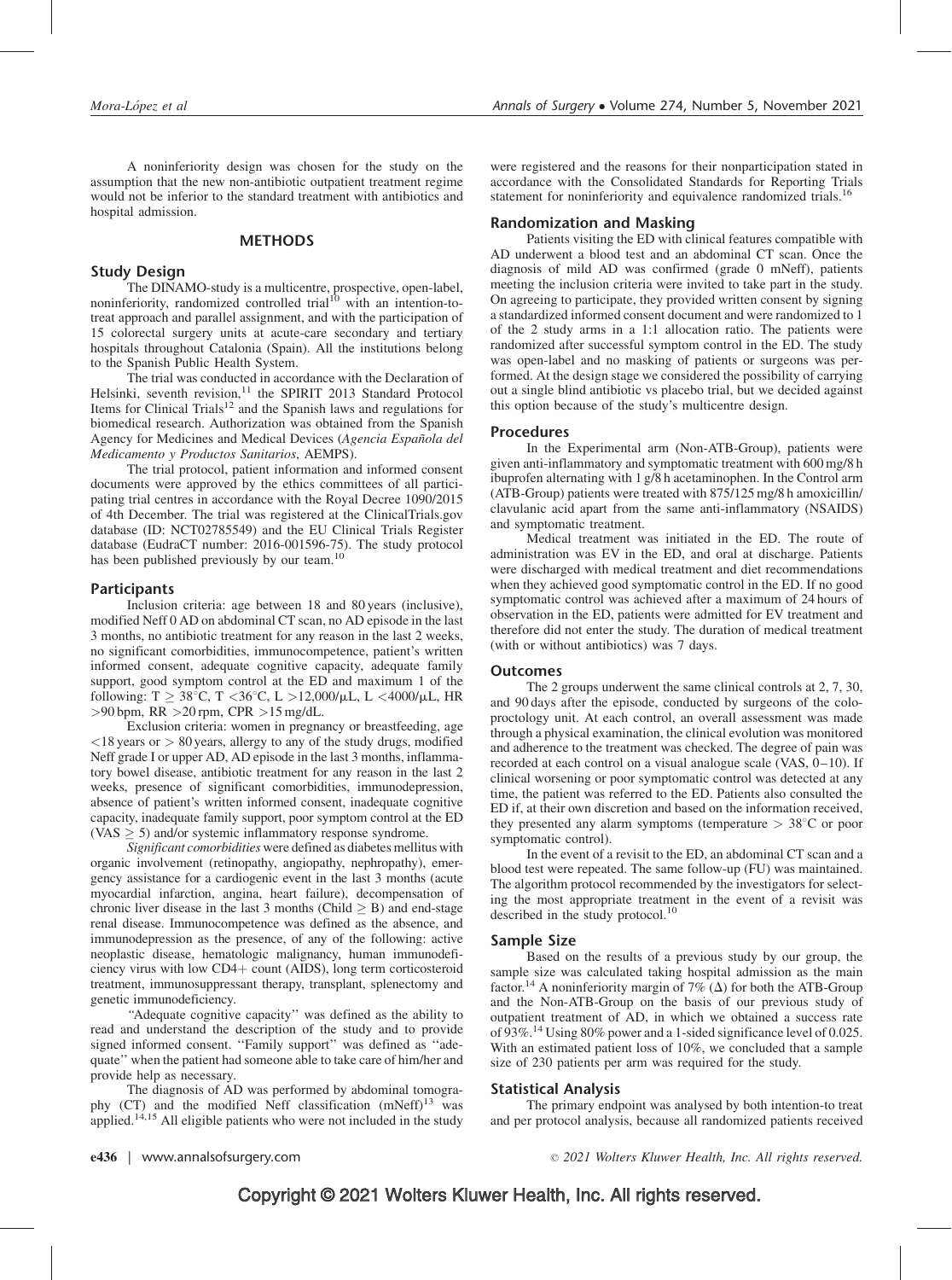treatment. The description of the factors and the statistical analysis were performed using the Statistical Package for the Social Sciences program (SPSS Inc., Chicago, IL) version 26.

The quantitative variables were described using values of means and standard deviation when the distribution was considered normal (Kolmogorov-Smirnov test), otherwise using the values of the median and interquartile range (IQR). The categorical variables are described in absolute numbers and in percentages.

The univariate statistical analysis of the quantitative variables, with independent groups, was performed using the Student  $t$  test if its application conditions were fulfilled; otherwise, the Mann-Whitney U test was applied. For categorical variables, the Pearson  $\chi^2$  test was used. The results of the statistical tests are shown with a 95% confidence interval (CI) whenever possible. Statistical significance was set at a P value below 0.05.

We determined a 95% CI of the difference for the primary endpoint (one-sided 5%  $\alpha$  level). Thus, noninferiority was concluded if the lower bound of this interval was below the noninferiority limit  $(\Delta = 7\%)$ .

The revisit to ED factor was analyzed with the Kaplan-Meier estimation method and the log-rank test.

## **RESULTS**

#### Participant Flow and Recruitment

From November 2016 to January 2020, 849 patients diagnosed with mild AD (grade 0 mNeff)<sup>[13](#page-7-0)</sup> were seen at the  $\text{ED}$  of the hospitals participating in the study. Four hundred and eighty patients with AD meeting the inclusion criteria were randomly assigned to the Non-ATB-Group ( $n = 242$ ) or the ATB-Group ( $n = 238$ ) (Fig. 1). In baseline characteristics of patients, no statistically significant differences were found between groups, except between CRP values, but they were not clinically relevant (Table 1).

#### Main Objective: Admission to Hospital

Revisits to the ED resulted in 22/480 (4.6%) admissions: 14/ 238 (5.8%) in ATB-Group and 8/242 (3.3%) in Non-ATB-Group, with a 2.58% difference (95% CI 6.32 to -1.17), ( $p = 0.19$ ). Non-ATB-Group showed noninferiority when compared to ATB-Group, with  $\Delta < 7\%$  (Fig. 2A). Most of the admissions were based on the study protocol recommendations upon revisit. However, the final decision regarding admission was taken by the physician.

All patients who revisited the ED underwent an abdominal CT scan (Fig. 1). In the ATB-Group, from the 14 patients admitted to hospitalization, 78.6% (11/14) had mNeff grade 0 AD and 21.4% (3/ 14) grade Ib. In the Non-ATB-Group, from the 8 patients admitted to hospitalization, 87.5% (7/8) had mNeff grade 0 AD and 12.5% (1/8) grade Ia.

In the ATB-Group, the same antibiotic, amoxicillin/clavulanic acid, was maintained in 57.1% (8/14) although in the other 42.8% (6/ 14) the antibiotic spectrum was widened. In Non-ATB-Group, all admitted patients were treated with amoxicillin/clavulanic acid. Median duration of the admission was 5 days in the ATB-Group (IQR 3 days) and 2.5 days in the Non-ATB-Group (IQR 3 days) ( $P =$ 0.002), a statistically significant difference. None of the patients in either group required emergency surgery.

# Secondary Objectives

#### Revisit

During the study period, 447 patients did not return to the ED. However, 40/480 (8.3%) revisits were recorded corresponding to 33 patients: 16/238 (6.72%) in the ATB-Group and 17/242 (7.02%) in the Non-ATB-Group (mean difference -0.3, 95% CI 4.22 to -4.83). A

total of 29 patients revisited ED once (14 ATB-Group and 15 Non-ATB-Group), 2 patients revisited twice (both Non-ATB-Group), one ATB-Group patient revisited 3 times and another ATB-Group patient revisited 4 times. Fig. 2B shows the number of patients who revisited the ED referred by the physician in each of the clinical controls and the patients who were subsequently admitted to hospital. Fig. 3 displays the revisits to the ED and measures taken. In the ATB-Group, 21 revisits were recorded corresponding to 16 patients and in the Non-ATB-Group, 19 revisits corresponding to 17 patients. In 11/ 19 (57.9%) there was no worsening of the complementary tests and patients could be kept under the same treatment (that is, NSAIDs on an outpatient basis).

We found no statistically significant differences between groups in any of the factors studied in patients who revisited the ED (Table 2). Interestingly, there were more admissions to hospital in the ATB-Group (14/21, 66.6%) than in the Non-ATB-Group (8/19, 42.1%). A therapeutic change (either starting antibiotic treatment or broadening the spectrum) was needed in 6 out of 21 (28.5%) ATB-Group patients and in 8 out of 19 (42.1%) Non-ATB-Group patients, although the differences were not statistically significant. The median time to revisit was 17 days in the ATB-Group (95% CI: 0 to 36.4) and 13 days in the Non-ATB-Group (95% CI: 4.5 to 25.5), with no statistically significant differences in the log-rank test ( $P =$ 0.82) (Fig. 4).

## Follow-Up, Pain Control and Recovery

At the end of the study period, there were 22/238 (9.2%) losses to FU in the ATB-Group group and 19/242 (7.9%) in the Non-ATB-Group group (Fig. 2C). The analysis made of remaining patients showed no statistically significant differences between groups in terms of clinical evolution, pain control and consultation to ED recommended by a physician. At 30-day FU, 212/216 ATB-Group patients (98.1%) and 218/223 Non-ATB-Group patients (97.7%) presented good clinical evolution and were able to eat a normal diet.

Patients in the ATB-Group showed a higher degree of pain at the 2-day clinical control, 13/230 (5.7%), Non-ATB-Group 5/221 (2.3%) (mean difference 3.39, 95% CI 6.96 to -0.18). Patients in the Non-ATB-Group recorded higher pain scores at later controls: the differences were not statistically significant (Fig. 2D).

#### **Complications**

No patients in either group needed emergency surgery during the study period.

#### **DISCUSSION**

Diverticular disease has a high prevalence, especially in the western world, and between 15% and 20% of the population with diverticulosis present complicated AD.<sup>[1](#page-6-0)</sup> Three-quarters of cases of AD are mild.<sup>2</sup> The gold standard test for AD, in addition to the medical history and physical examination, is  $CT<sup>3</sup>$ , which allows differential diagnosis and optimal classification. In our study we used the Neff classification, modified by the incorporation of substage Ia to characterize AD with localized pneumoperitoneum.<sup>[13](#page-7-0)</sup> This classification allows us to differentiate between the initial stages of AD and to establish the appropriate treatment at each stage.

''Hospital admission'' was considered as the main factor because it allowed us to assess the safety of outpatient care and the likelihood of treatment failure in mild AD. The delta margin was based on the results of our previous study, which achieved a success rate of 93% in the outpatient protocol for the treatment of uncomplicated AD.[14](#page-7-0) The dose and duration of treatment in the 2 arms (ATB-Group: antibiotic and Non-ATB-Group: anti-inflammatory) were prescribed using the outpatient treatment protocols in the antibiotic group applied in previous studies.<sup>[14,15](#page-7-0)</sup>

 $\degree$  2021 Wolters Kluwer Health, Inc. All rights reserved. www.annalsofsurgery.com | e437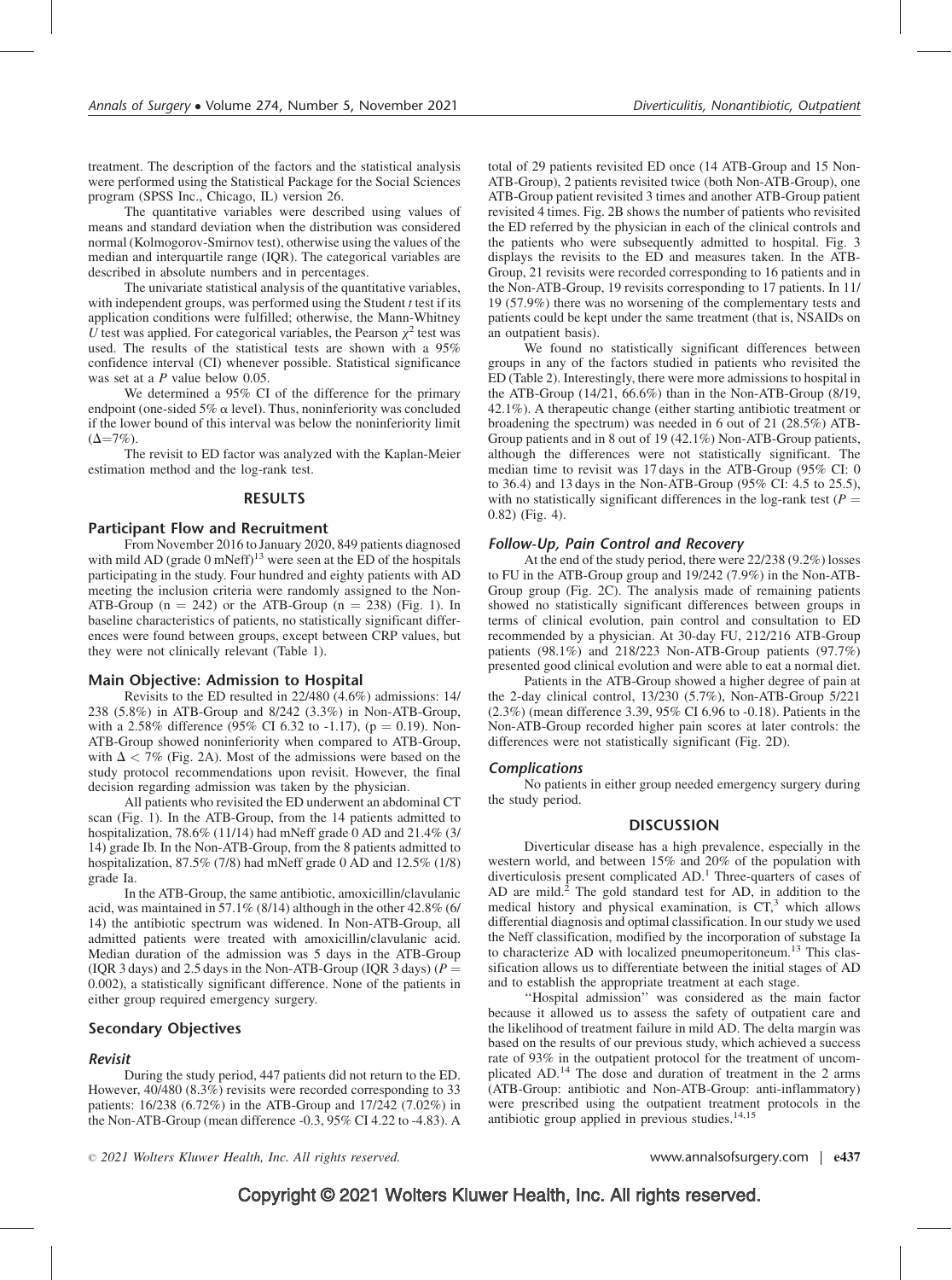

FIGURE 1. CONSORT diagram. AD, acute diverticulitis; d, days; ED, emergency department; FU, follow-up; IC, inclusion criteria; mNeff, modified Neff CT-scan classification.

Two randomized controlled trials have already reported non-antibiotic treatment of uncomplicated AD,<sup>[4,5](#page-7-0)</sup> but neither was performed on an outpatient basis. With follow-up periods of 12 months, Daniels et al<sup>[4](#page-7-0)</sup> and Chabok et al<sup>5</sup> demonstrated that antibiotic-free treatment does not worsen complications, cause recurrences, or delay complete recovery. As a result, in our study design we considered that a follow-up of more than 90 days was unnecessary to estimate the recovery time.

The results of our outpatient treatment regimen show that it is a safe and effective option. Sixteen out of 238 (6.72%) patients in the antibiotic group revisited the ED compared with 17/242 (7.02%) in the nonantibiotic group, and 14 out of 238 (5.8%) in the antibiotic group required hospitalization, compared with 8 out of 242 (3.3%) in the nonantibiotic group; the differences were not statistically significant, and the 95% confidence intervals were far from the noninferiority margin. These results are similar to those recorded in the DIVER study.[10](#page-7-0) In that study, the primary endpoint was treatment failure, which was recorded in 4 out of 66 patients  $(6.1\%)$  in the admitted group and in 3 out of 66 (4.5%) in the outpatient group ( $p =$ 0.619). The overall number of admissions in our study was 22/480  $(4.6\%)$ , similar to the rates in the DIVER study<sup>[8](#page-7-0)</sup> (6.1%) and in our previous study  $(64/68, 6\%)$ .<sup>[13](#page-7-0)</sup>

The 40 ED revisits (a rate of 8.3%) were distributed evenly between the 2 groups: 21 (8.8%) in the ATB-Group and 19 (7.8%) in

e438 | www.annalsofsurgery.com 2021 Wolters Kluwer Health, Inc. All rights reserved.

# Copyright © 2021 Wolters Kluwer Health, Inc. All rights reserved.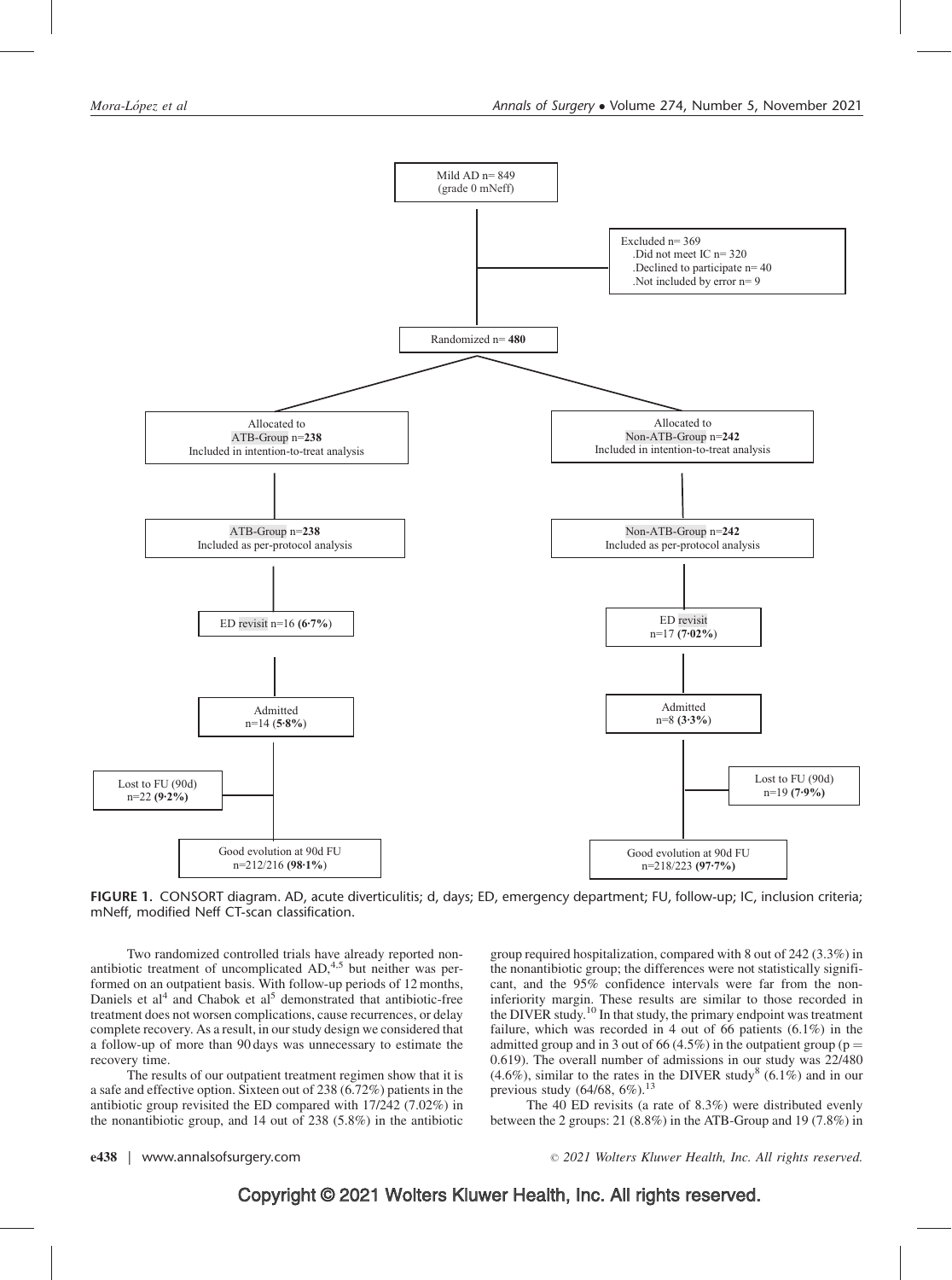| <b>TABLE 1.</b> Baseline Characteristics of Patients According to Study Group |                       |                           |                |  |  |  |  |  |  |
|-------------------------------------------------------------------------------|-----------------------|---------------------------|----------------|--|--|--|--|--|--|
|                                                                               | $ATB-Group (n = 238)$ | Non-ATB-Group $(n = 242)$ |                |  |  |  |  |  |  |
| Age $(yr)$ / Median $(IQR)$                                                   | 57/(19)               | 59/ (18)                  | $0.13*$        |  |  |  |  |  |  |
| Gender (male: female)                                                         | 120:118               | 104:138                   | $0.12^{\circ}$ |  |  |  |  |  |  |
| Temperature $(^{\circ}C)/$ Median (IQR)                                       | 36.3/(0.7)            | 36.4 / (0.8)              | 0.63'          |  |  |  |  |  |  |
| Respiratory rate (rpm)/Median (IQR)                                           | 21/(0)                | 21 / (1)                  | $0.07*$        |  |  |  |  |  |  |
| Heart rate (bpm)/ Median (IQR)                                                | 80/(16)               | 80 / (15)                 | $0.31*$        |  |  |  |  |  |  |
| $CRP$ (mg/dL)/ Median (IQR)                                                   | 4.4/(5.5)             | 5.1 / (6.5)               | $0.01*$        |  |  |  |  |  |  |
| Leucocytosis $(U/\mu L)$ /Mean $(SD)$                                         | 10,691/(2979)         | $10,822/$ (3,023)         | $0.63*$        |  |  |  |  |  |  |
| Pain (VAS)/Median (IOR)                                                       | 5/(3)                 | 4/(2)                     | $0.07*$        |  |  |  |  |  |  |

Figures shown are averages except for gender.

ATB-Group indicates control arm; CRP, C-reactive protein; IOR, interquartile range; Non-ATB-Group, experimental arm; SD, standard deviation; VAS, visual analogue scale.  $^*$ Mann-Whitney U test.

Fisher exact test. ' T-Test.



FIGURE 2. Differences in admission to hospital and revisit to Emergency Department (ED) between treatment arms Error bars indicate 2-sided 95% CIs. The dashed arrow at  $x = \Delta$  indicates the noninferiority margin. The bold arrow indicates the zero. The region to the left of  $x = \Delta$  indicates the zone of inferiority. Calculations are made considering Follow Up (FU)-losses at each time point. 2A. A- Patients admitted to hospital after revisit to ED during the 90-day FU period. B- Patients who revisited ED during the 90-day FU period. 2B. Patients referred to ED by the surgeon at each clinical control: C-2-days, D-7-days, E-30-days, F-90 days, ATB-Group, control arm; CI, confidence interval; ED, emergency department; FU, follow-up; Non-ATB-Group, experimental arm. 2C: Patients with good clinical outcome during follow-up. Error bars indicate 2-sided 95% CIs. The dashed arrow at  $x = \Delta$  indicates the noninferiority margin. The bold arrow indicates zero. The region to the right of  $x = \Delta$  indicates the zone of inferiority. Calculations are made considering FU-losses at each time point. Good clinical evolution was defined as good pain control, good oral tolerance to the diet (liquids, low-fibre or normal) and normal abdominal palpation. ATB-Group, control arm; CI, confidence interval; FU, follow-up; Non-ATB-Group, experimental arm. 2D: Patients with poor pain control in each treatment arm along the study period. Error bars indicate 2-sided 95% CIs. The dashed arrow at  $x = \Delta$  indicates the noninferiority margin. The bold arrow indicates the zero. The region to the left of  $x = \Delta$  indicates the zone of inferiority. Calculations are made considering FU-losses at each time point. Poor pain control was defined as VAS  $\geq$  5. ATB-Group, control arm; CI, confidence interval; ED, emergency department; FU, follow-up; Non-ATB-Group, experimental arm.

 $\degree$  2021 Wolters Kluwer Health, Inc. All rights reserved. We www.annalsofsurgery.com | e439

# Copyright © 2021 Wolters Kluwer Health, Inc. All rights reserved.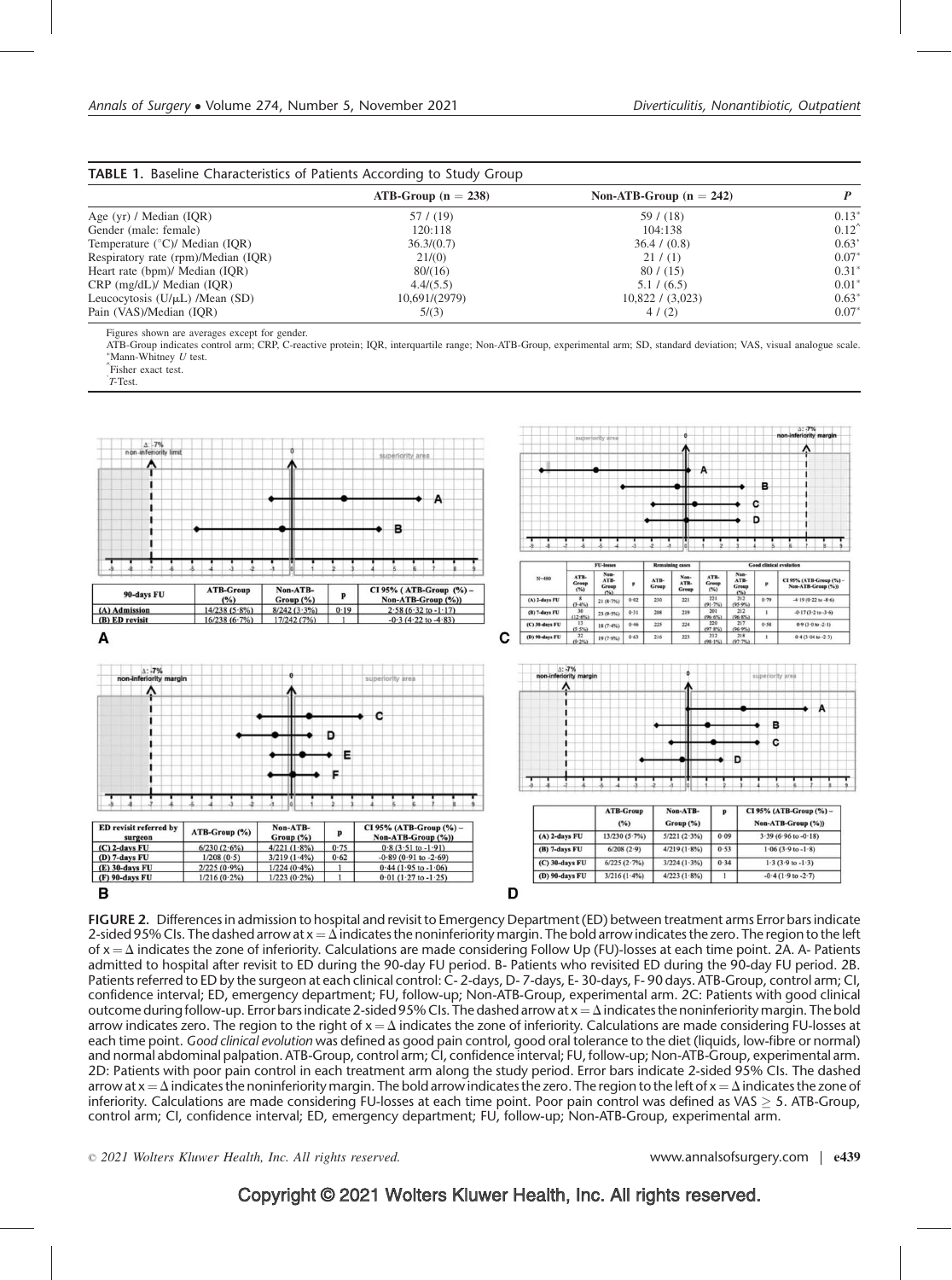

FIGURE 3. Revisits to the ED and attitude taken. During the study period there were 40 revisits to the ED in 33 patients: 29 patients revisited once, 2 patients revisited twice, 1 patient revisited 3 times and 1 patient revisited 4 times to the ED. 447 patients did not revisit ED. Amo-Clav, amoxicillin/clavulanic acid; atb, antibiotic; ED, emergency department; mNeff, modified Neff CT-scan classification; NSAID, non-steroidal anti-inflammatory drugs.

the Non-ATB-Group group. In all cases, analytical tests and control CTwere performed to rule out worsening. Poor symptom control was recorded in 12/21 (57.1%) of the ATB-Group and in 11/19 (57.9%) of the Non-ATB-Group. In the Non-ATB-Group, the same antibiotic was maintained in all cases and was administered in-hospital on 5 occasions: all these cases in the Non-ATB-Group group were discharged again with anti-inflammatory treatment. Analytical or radiological worsening was detected in 9/21 (42.9%) of the ATB-Group and in 8/19 (42.1%) of the Non-ATB-Group. In the ATB-Group, all patients were admitted; in 3 cases the same treatment was maintained and in the other 6 it was changed to a more powerful antibiotic. In the Non-ATB-Group, all 8 cases were admitted and antibiotic treatment was started. Only 3 patients in the ATB-Group presented radiological deterioration to mNeff grade Ib, and 1 patient in the Non-ATB-Group was seen to have progressed to mNeff grade Ia on the control CT at the consultation. None of the consultations required emergency surgery or any measures other than hospital admission or change of antibiotic treatment. So we can say that the action protocol described in the DINAMO study is safe and does not represent an increased risk.

None of the follow-up controls carried out at outpatient clinics reached the limit of noninferiority for patient referral (Fig. 2B). In addition, there were no differences between groups in terms of pain control in any of the controls up to 90 days, nor in relation to clinical evolution.

The main limitation of the study is the significant number of patients excluded, due to the application of strict selection criteria. This high proportion is due to the fact that the patients were to be

| <b>TABLE 2.</b> Characteristics of Patients who Revisited ED |                            |                                |                                    |      |  |  |  |  |  |  |  |  |
|--------------------------------------------------------------|----------------------------|--------------------------------|------------------------------------|------|--|--|--|--|--|--|--|--|
|                                                              | ATB-Group $(\%)$ 21 (52.5) | Non-ATB-Group $(\%)$ 19 (47.5) | 95\% CI (CA $(\% )$ – EA $(\% )$ ) |      |  |  |  |  |  |  |  |  |
| Days to revisit / Median (IQR)                               | 17/ (43)                   | 13/ (25)                       | $\cdot$ .                          | 0.98 |  |  |  |  |  |  |  |  |
| $T^{\circ} > 38^{\circ}C$                                    | 1(4.8)                     | 2(10.5)                        | $-5.8$ (10.8 to 22.3)              | 0.6  |  |  |  |  |  |  |  |  |
| $CRP > 15$ mg/dl                                             | 4 (19)                     |                                | 19 $(35.9 \text{ to } 2.3)$        | 0.1  |  |  |  |  |  |  |  |  |
| Leucocytosis $>12000/\mu L$                                  | 8(38.1)                    | 7(36.8)                        | 1.25 $(31.3 \text{ to } -28.8)$    |      |  |  |  |  |  |  |  |  |
| Higher VAS*                                                  | 16(76.2)                   | 11(57.9)                       | 18.3 (47 to $-10.4$ )              | 0.31 |  |  |  |  |  |  |  |  |
| Admitted to hospital                                         | 14(66.6)                   | 8(42.1)                        | $20.3$ (58.8 to $-0.11$ )          | 0.11 |  |  |  |  |  |  |  |  |
| Medical treatment upgrade                                    | 6(28.6)                    | 8(42.1)                        | $-13$ (15.9 to $-43$ )             | 0.51 |  |  |  |  |  |  |  |  |

Calculations are based on 21 revisits in **ATB-Group** and 19 revisits in **Non-ATB-Group.** 

Patients who had the same or more pain in the revisit to the ED compared with the initial ED evaluation.

†Initiating antibiotic in Non-ATB-Group or widening spectrum of antibiotic in ATB-Group.

ATB-Group indicates control arm; CI, confidence interval; CRP, C-reactive protein; ED, emergency department; IQR, interquartile range; Non-ATB-Group, Experimental arm; T°, temperature; VAS, visual analogue scale.

e440 | www.annalsofsurgery.com 2021 Wolters Kluwer Health, Inc. All rights reserved.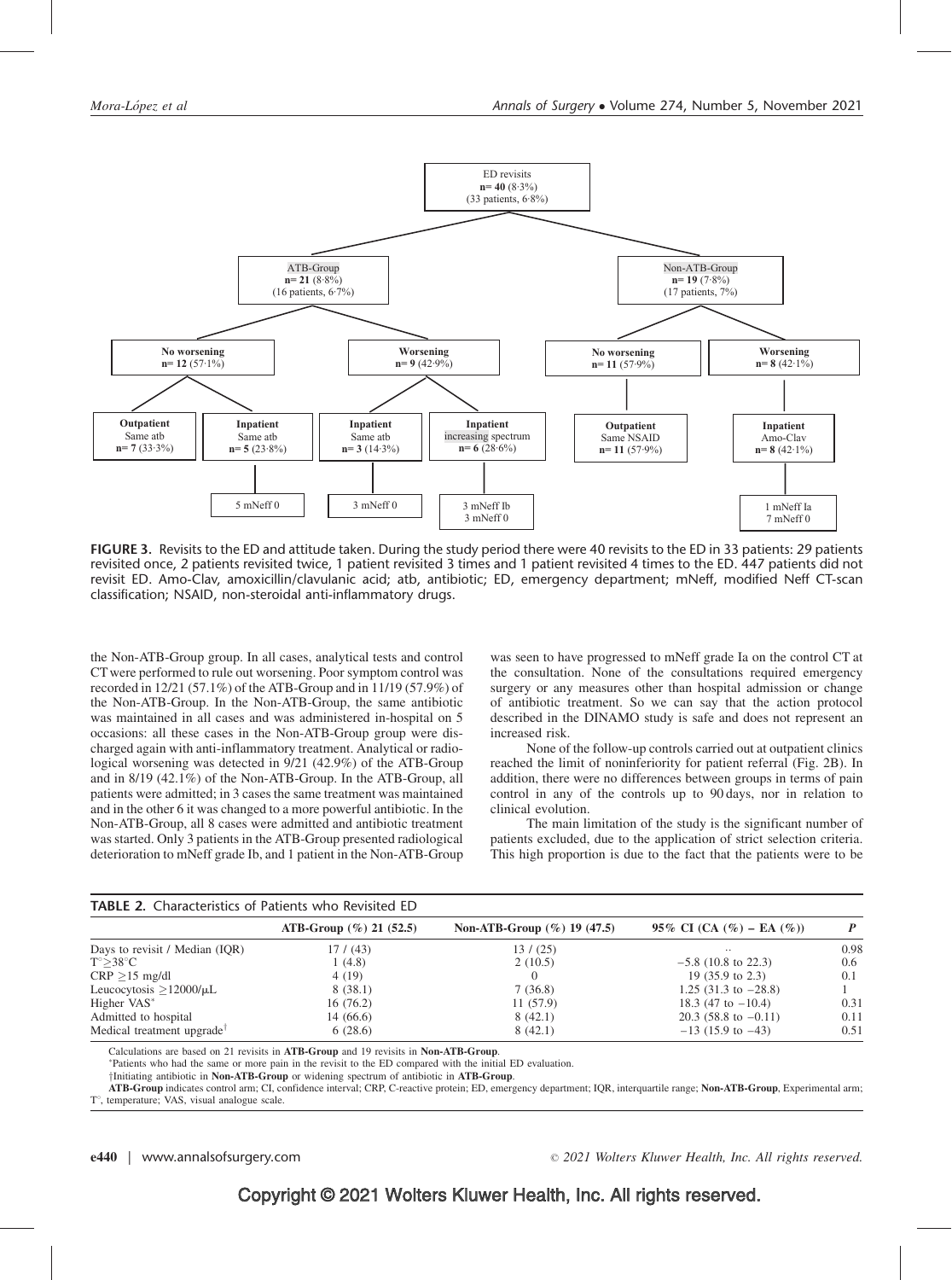<span id="page-6-0"></span>

| Days          | $\bf{0}$ |         | 10 | 15 | 20 | 25                   | 30 | 35 | 40 | 45 | 50 | 55 | -60 | 65 | 70             | 75 | 80 | 85                       | 90 |
|---------------|----------|---------|----|----|----|----------------------|----|----|----|----|----|----|-----|----|----------------|----|----|--------------------------|----|
| Non-ATB-Group |          | $\circ$ |    | 11 |    | 14                   | 15 | 16 | 16 | 16 | 16 | 16 | 16  | 17 | $\overline{ }$ | 17 | 17 | $\overline{\phantom{0}}$ | 19 |
| ATB-Group     |          |         | 10 | 10 | 12 | 12<br>$\overline{1}$ | 13 | 13 | 14 | 17 | 18 | 18 | 18  | 18 | 18             | 18 | 18 | 18                       | 21 |

FIGURE 4. Kaplan-Meier cumulative incidence of revisits to the ED in each treatment arm over the study period. Red line: ATB-Group. Blue line: Non-ATB-Group. ATB-Group, control arm; ED, emergency department; FU, follow-up; Non-ATB-Group, experimental arm.

selected for outpatient treatment, and so, to ensure high levels of safety, restrictive criteria had to be applied. The DIABOLO study<sup>[4](#page-7-0)</sup> also excluded a high number of patients: 323 of the 893 possible candidates (36.2%). In addition, since the physicians in the trial were involved in the decisions regarding hospital admission (the primary outcome factor) there may also have been some observer/selection bias. Another limitation has been the lack of use of placebo. However, the high complexity of its control, in a multicenter study, made us reject this procedure

It is also true that some guidelines such as those of the American Society of Colon and Rectal Surgeons<sup>[8](#page-7-0)</sup> already accept the non-use of antibiotics in the cases of healthy patients with uncomplicated diverticulitis. Some other studies<sup>[16](#page-7-0)</sup> also administer outpatient treatment without antibiotics for AD. However, the research described here is the first prospective, multicentre, randomized study to attempt to demonstrate the noninferiority of outpatient nonantibiotic treatment of mild diverticulitis. We believe that our results can be extrapolated to populations of any kind and that episodes of uncomplicated AD can be treated on an outpatient basis and without antibiotics, provided that well-defined clinical and radiological criteria are applied.

In conclusion, the DINAMO study demonstrates that antibiotic-free outpatient treatment of mild AD is not inferior to standard antibiotic treatment in terms of hospital admission, revisit rates, or

subsequent recovery. There were no additional complications or serious adverse effects compared with the current standard treatment. Therefore, this is a safe and effective therapeutic approach that can be considered as routine practice, offering the economic advantages of outpatient care and the practical advantages of the avoidance of antibiotic treatment.

# ACKNOWLEDGMENTS

The authors thank the Parc Taulí I3PT Institute for Research and Innovation, in particular the Review Board for its support during the preparation and execution of the study. They also thank all the surgeons, residents, radiologists and ED doctors and nursing staff at the hospitals for their participation. They thank Michael Maudsley for his help with the English.

### **REFERENCES**

- 1. Bollom A, Austrie J, Hirsch W, et al. Emergency department burden of diverticulitis in the USA, 2006-2013. Dig Dis Sci. 2017;62:2694–2703.
- 2. Jamal Talabani A, Lydersen S, Endreseth BH, et al. Major increase in admission- and incidence rates of acute colonic diverticulitis. Int J Colorectal Dis. 2014;29:937–945.
- 3. Hall J, Hardiman K, Lee S, et al. The American society of colon and rectal surgeons clinical practice guidelines for the treatment of left-sided colonic diverticulitis. Dis Colon Rectum. 2020;63:728–747.

 $\degree$  2021 Wolters Kluwer Health, Inc. All rights reserved. We www.annalsofsurgery.com | e441